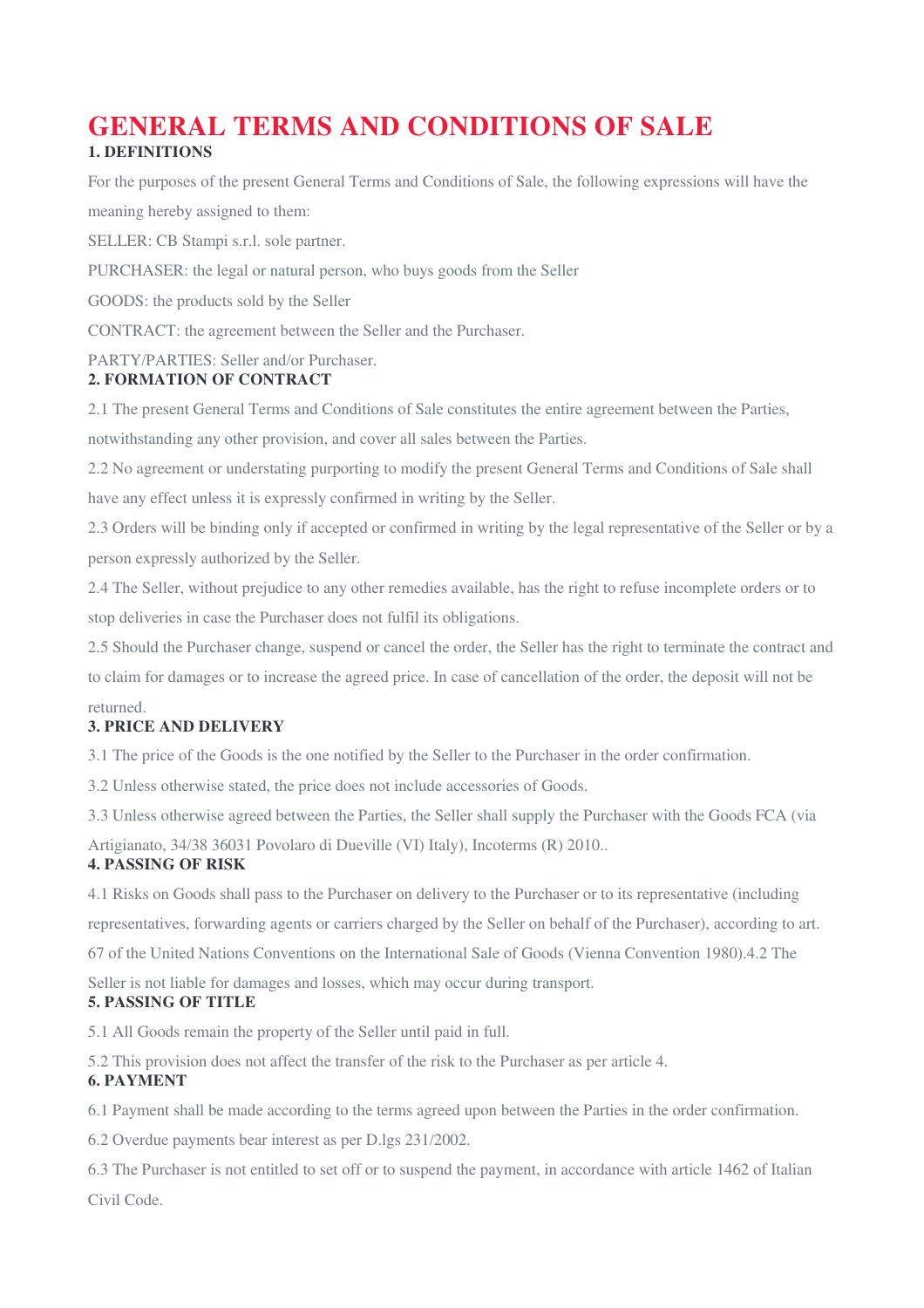#### **7. WARRANTY**

7.1 The Seller is responsible for defective Goods, provided defects are not due to the Purchaser's fault or negligence and non-compliance of the Goods is prior to the passing of risk as per article 4.

7.2 The Seller shall be notified of defects promptly and in any case within eight (8) days since the Purchaser has discovered the lack of conformity or ought to have discovered it. The defect liability period runs for one year after the delivery of the Goods.

7.3 The Seller will, at its own discretion, either replace, repair or issue credit note on regards of the present warranty, on condition that Goods are promptly returned to the Seller free of cost within twelve (12) months from the delivery.

7.4 The Seller has the right not to provide warranty in case of default in payment, partial or delayed payment.

7.5 The Purchaser agrees to waive the right to claim compensation for damages.

## **8. TERMINATION OF THE CONTRACT**

8.1 The Seller has the right to terminate the Contract with immediate effect, by a written notice sent by telefax and followed by registered letter with return receipt, in case of breach of Contract by the Purchaser or in case of occurrence of exceptional circumstances which justify the earlier termination.

8.2 Shall be considered as exceptional circumstances justifying the immediate contract termination: bankruptcy, any kind of composition between the bankrupt and the creditors, death or incapacity of the Purchaser, civil or criminal sentences as well as any circumstances which may affect its reputation or hamper the punctual carrying out of its activities, any important change in the juridical structure or in the management of the Purchaser. 8.3 In respect of any termination pursuant to the previous articles, the Purchaser shall pay to the Seller liquidated damages amounting to 30% of the net price of the Goods.

#### **9. GOVERNING LAW**

The Contract shall be governed by the United Nations Conventions on the International Sale of Goods (Vienna

Convention 1980) and, with respect to questions not covered by such convention, by the Italian law. **10. MEDIATION AND ARBITRATION** 

10.1 Any dispute arising out of the present Contract and in connection therewith shall be settled by mediation, under the Rules of Mediation of Vicenza (Italy) Chamber of Commerce, Industry, Handicraft and Agriculture. 10.2 If the Parties are unable to reach a settlement through mediation, the dispute will be finally settled by arbitration following civil procedure's rules in conformity with Vicenza (Italy) Chamber of Commerce, Industry, Handicraft and Agriculture by one arbitrator appointed in accordance of the said Rules.

10.3 The language of mediation and arbitration shall be English.

## **11. SEVERABILITY**

11.1 Should any clause be considered invalid or unenforceable by the judgement of a Court of competent jurisdiction or award of an Arbitral Tribunal, all other provisions shall remain in full force and effect.

11.2 The Parties agree, however, to replace, when possible, any provision declared invalid by a provision which shall reflect their initial intent, as objectively and consistently as possible and in accordance with the basic

relationship existing between the Parties.

## **12. WAIVER**